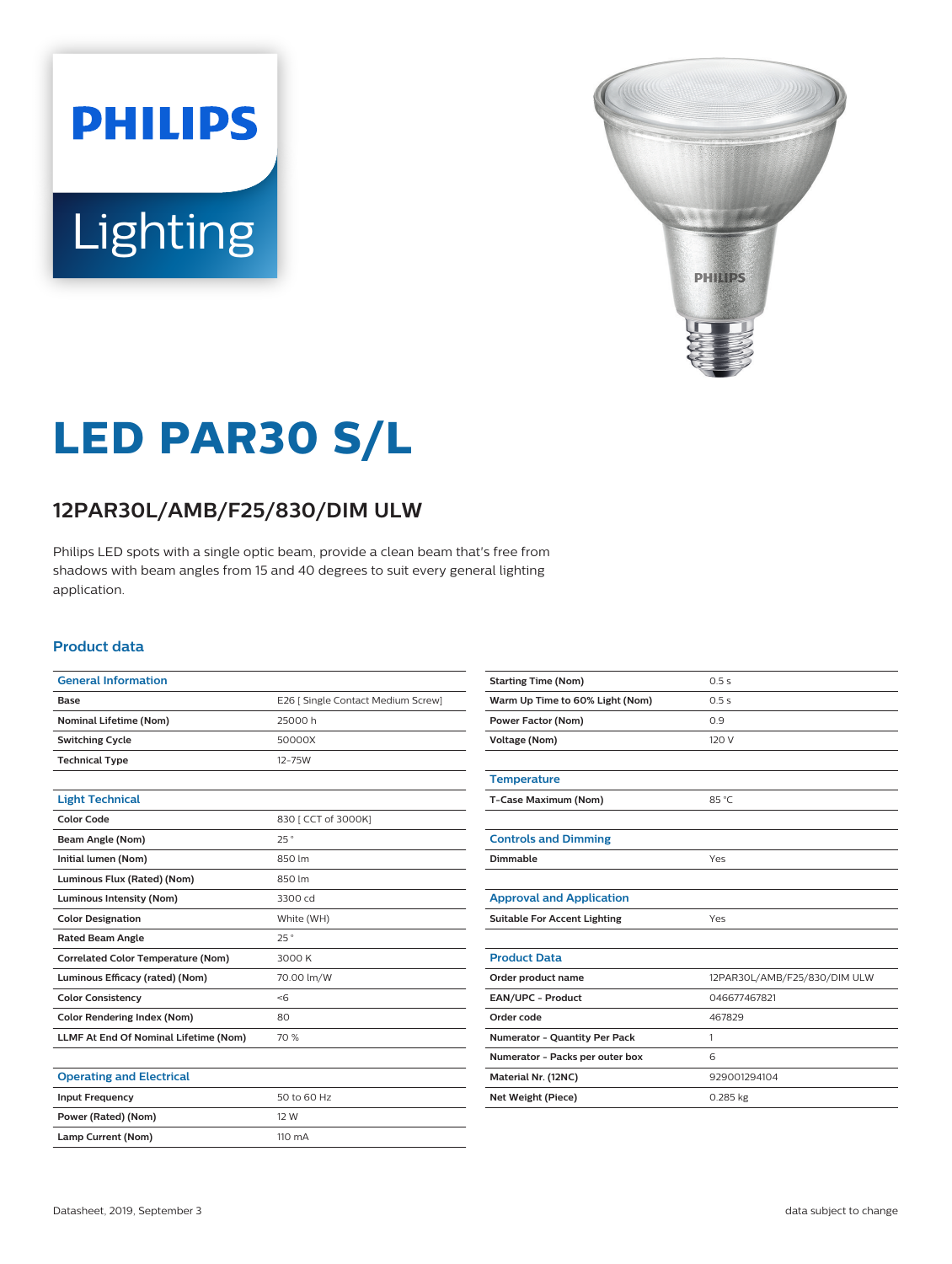#### **LED PAR30 S/L**

#### **Dimensional drawing**



| Product                      |       |                  |  |
|------------------------------|-------|------------------|--|
| 12PAR30L/AMB/F25/830/DIM ULW | 95 mm | $115 \text{ mm}$ |  |

## **Photometric data**



| <b>LARGE</b><br>Constant Imports disease<br><b>Basic degree</b><br><b>AN BARN</b><br>×<br>Your cars forum<br>--<br><b>STATISTICS</b><br>---<br>$\mathbf{u}$<br>m.<br>a.<br><b>Corp.</b><br>22<br>÷<br><b>Marine</b> | 1 + PAR30L 12W2000K 21D 9290012941 |  |  |  |
|---------------------------------------------------------------------------------------------------------------------------------------------------------------------------------------------------------------------|------------------------------------|--|--|--|
|                                                                                                                                                                                                                     |                                    |  |  |  |
|                                                                                                                                                                                                                     |                                    |  |  |  |
|                                                                                                                                                                                                                     |                                    |  |  |  |

CalcuLuX Photometrics 4.5 Philips Lighting B.V. Page: 1/1

**LEDspot 12-75W E26 PAR30L, PAR30S 830**



**LEDspot 12-75W E26 PAR30L 830 850lm 25D**

**LEDspot 12-75W E26 PAR30L 830 850lm 25D**

Accent Lighting - Spots